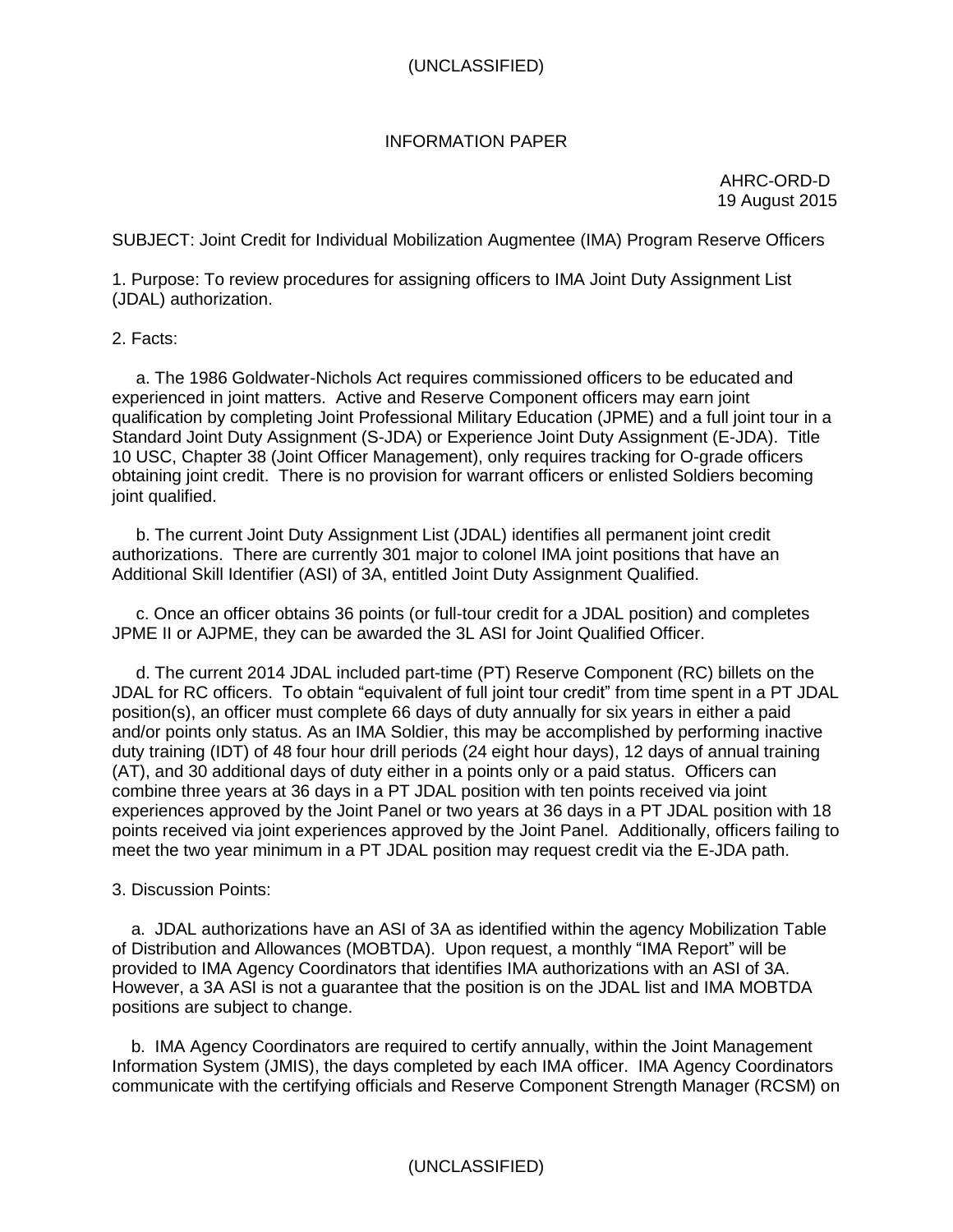AHRC-ORD-D

SUBJECT: Joint Credit for Individual Mobilization Augmentee (IMA) Program Reserve Officers

the certifying process. Current POCs are located by UIC within the IMA Program Overview website, [www.hrc.army.mil.](http://www.hrc.army.mil/) The following agencies have JDAL authorizations:

(1) Office of Secretary of Defense; Proponent Agency Code (PAC) C07, UIC: W1B3AA

(2) Office Joint Chief of Staff; PAC J03, UIC: W1B6AA

(3) USA Central Command; PAC J10, UIC: W4FGAA

(4) USA Northern Command; PAC J11, UIC: W6CTAA, W3VHAA

(5) USA Element North American Air Defense Command; PAC J09, UIC: W4U9AA

(6) USA Element European Command; PAC J01, UICs: W092AA, W475AA

 (7) USA Element United States Strategic Command; PAC J08, UICs: W1BMAA, W43A07, W6Z5AA

(8) USA Element Pacific Command; PAC J05, UICs: W093AA, W094AA

 (9) USA Element Special Operations Command (includes: Korea, Pacific, Southern, Africa); PAC J04, UICs: W3P2AA, W05RAA,

(10) USA Element Southern Command, PAC J06, W09601, W09610, W096AA, W3L9AA

 (11) USA Element Transportation Command; UICs: W07XAA, W3LBAA. POC MSG Jerome Harris, Jerome.I.harris8.mil@mail.mil or MSG Catherine Murillo, [Catherine.e.murillo.mil@mail.mil.](mailto:Catherine.e.murillo.mil@mail.mil)

(12) USA Africa Command; PAC J19, UIC: W6L6AA

 c. To initiate assignment to a joint qualified IMA authorization, the RCSM must enter the JDAL number on the request for transfer, DA Form 4651-R. Forward the DA Form 4651 to the HRC Officer IRR/IMA Team email: [usarmy.knox.hrc.mbx.opmd-aro@mail.mil,](mailto:usarmy.knox.hrc.mbx.opmd-aro@mail.mil) 502-613-6300, for publication of the assignment order. The order will include the JDAL number and the special instruction code of "IN1" that reads "To assure proper credit for joint service, upon a reassignment, realignment, or transfer from current billet, Soldier will communicate with IMA Coordinator". Officers cannot be double slotted beyond a 90 day timeframe.

 d. HRC, Joint Policy Branch (JPB), email: [usarmy.knox.hrc.mbx.opmd-ord-joint](mailto:usarmy.knox.hrc.mbx.opmd-ord-joint-policy@mail.mil)[policy@mail.mil,](mailto:usarmy.knox.hrc.mbx.opmd-ord-joint-policy@mail.mil) 502-613-6349, validates the JDAL IMA position. Using JMIS, JPB enters the officer at the beginning of their assignment and exits the officer from the correct PT JDAL billet upon completion.

 e. Once assigned to an IMA JDAL position, officers can monitor their status towards joint qualification at: <https://www.dmdc.osd.mil/appj/jmis/JQSindex.jsp> (Joint Officer History). The